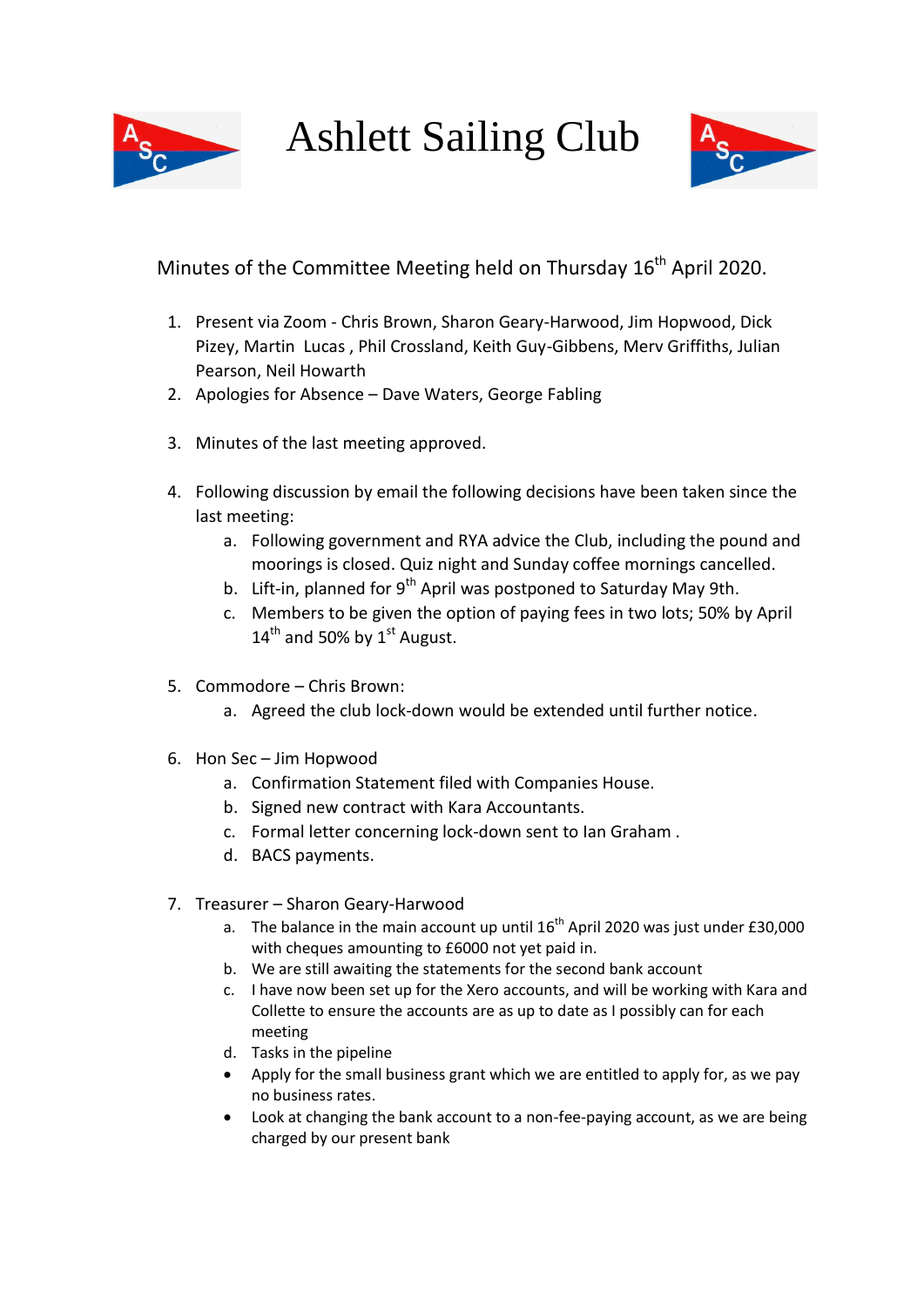- 8. Membership Dick Pizey
	- a. 155 members have renewed by the deadline. Remainder will be reminded in Fridays Newsletter.
	- b. 5 members not renewed (Declared)
	- c. 1 new member in pipe line
	- d. 9 members so far have opted for 50% payment
	- e. 20 cheques held by me totalling £5,916.50
	- f. Communications with non email members -issues are print costs postage – time ...ideas to resolve? Issue is current frequent newsletters and large Creek News. Dick to ring the 7 members to see how interested they are.
- 9. Website
	- a. Website traffic is increasing with visits to the Photo Comp and VR racing driving the traffic
	- b. Obviously no chess players in the club…..
	- c. Promising level of entries to Photo Comp not stunning but increasing
	- d. Virtual Regatta fleet increasing in size.
- 10. Weekly Newsletters (as opposed to Monthly Club News)
	- a. Positive response to weekly news with competitions/quizzes and a smattering of info- will continue for duration.
- 11. Monthly Newsletter
	- a. The Friday after a Committee meeting is the publication date for the Monthly Newsletter – with Foreword by Chris – this is the more formal club business information.
- 12. Creek News
	- a. Have been liaising with Jackie Creek News sent out this week.
	- b. Have cut down bumper edition to save some material for second edition.
	- c. Need support from Committee Favourite harbour / Anchorages in and around the Solent – or any other articles you can contribute.
	- **Needs momentum to get it going….and keep it going.**
- 13. Projects Phil Crossland
	- a. Jetty contractor is buying the timber and may be able to start earlier than expected. Agreed to let him proceed provided it's legal.
	- b. Old pontoon in the pool has drifted onto the council jetty. Plan to recover and secure it, hopefully on Saturday.
- 14. Creek Mervyn Griffiths
	- a. No progress due to shut down.